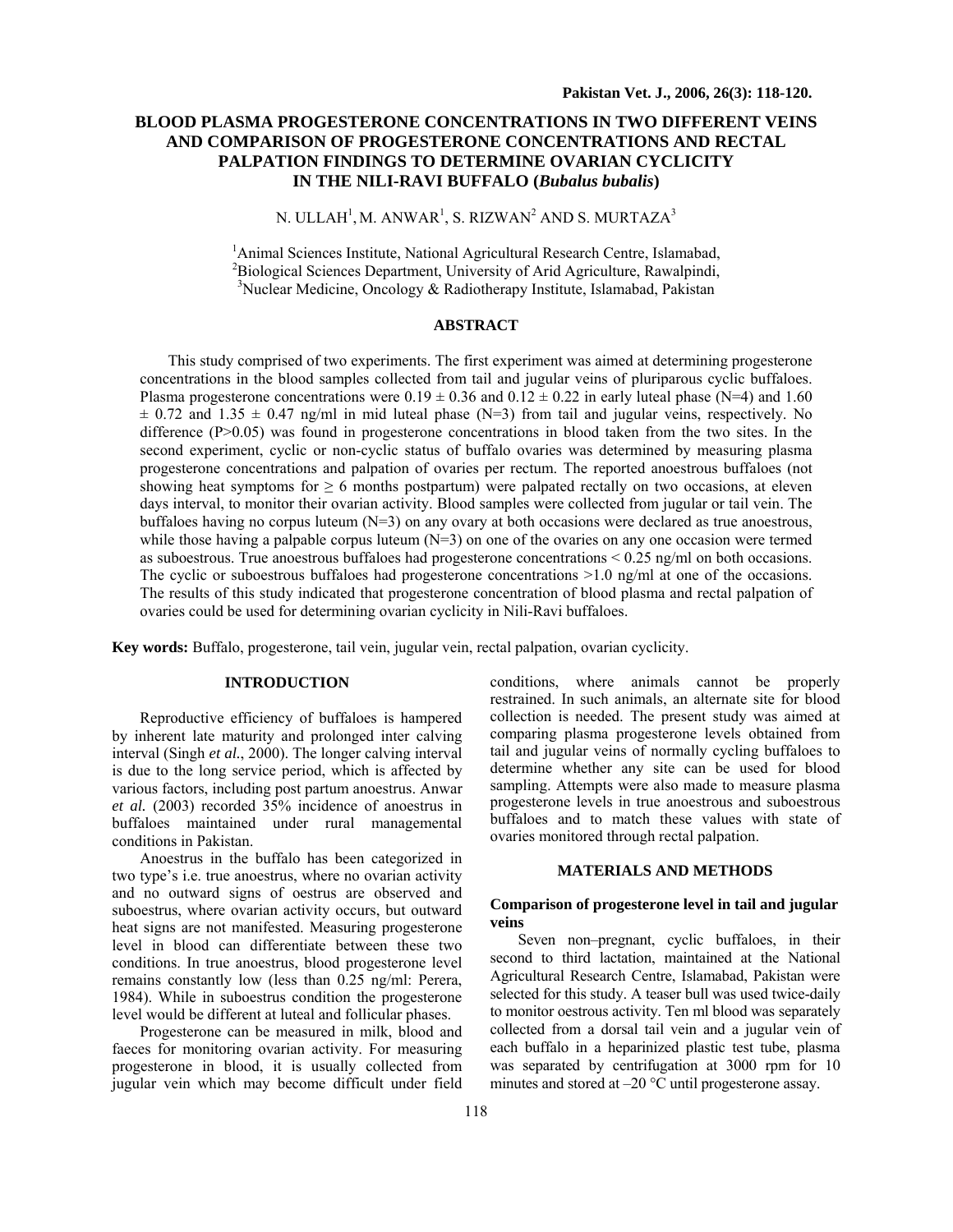## 119 **Pakistan Vet. J., 2006, 26(3): 118-120.**

## **Progesterone concentration in true anoestrous and suboestrous buffaloes**

Six buffaloes, which had not shown oestrous signs for more than 6 months after calving, were selected for this study. Ovaries in all six buffaloes were examined twice through rectal palpation at 11 days interval. Ten ml blood was collected by jugular venipuncture from each buffalo at both palpations, plasma was harvested and stored as described above. The buffaloes with no corpus luteum on their ovaries at both palpations and less than 0.25 ng/ml of plasma progesterone at both samplings (Perera *et al.*, 1984) were termed as true anoestrus. The buffaloes with a corpus luteum on one of the ovaries and progesterone values more than 0.25 ng/ml at one of the occasions were considered suboestrous females.

### **Progesterone assay**

Progesterone estimation in blood plasma was made by using Coat-A Count RIA kits (Diagnostic Products Corporation, USA). According to the procedure described by Rodbard and Lewald (1970), series of marked antibody coated polypropylene tubes were prepared with 100µl of standard or plasma sample. One ml of  $I^{125}$  labeled progesterone was added to each tube. Tubes were covered and incubated for 3 hours at room temperature (25°C) and decanted until removal of visible moisture. Tubes were counted for one minute in a gamma counter. Sensitivity of test was 0.03 ng/ml, while specificity of test was 100 percent for progesterone.

### **Statistical analysis**

Paired t-test was used to compare progesterone values in blood obtained from tail and jugular veins (Mendenhall, 1983).

#### **RESULTS AND DISCUSSION**

Plasma progesterone concentrations in tail and jugular veins were quite low (< 0.2 ng/ml, Table 1). However, at mid luteal phase the level of progesterone in both sampling sites was higher (>1 ng/ml) compared to the early luteal phase. Progesterone concentration in blood plasma of true anoestrous and suboestrous buffaloes at 11 days interval has been presented in Tables 2 and 3.

Usually jugular vein is used for blood sampling in large animals but tail vein has also been used for the collection of blood for hormone assays in earlier studies (Schallenberger *et al.,* 1990; Heyman *et al.,* 2002) in buffaloes and cows. Many a times, blood samples have to be collected from buffaloes maintained in rural areas where proper restraint facilities are not available, and jugular vein is not approachable; hence, an alternate

vein was explored. In this context, dorsal tail vein was found approachable easily. Progesterone concentration in the blood taken from jugular and tail veins did not differ significantly in the present study (Table 1). So, tail vein could be used for blood sampling for progesterone measurement in the buffalo.

|  | Table 1: Comparison of plasma progesterone |
|--|--------------------------------------------|
|  | levels obtained from tail and jugular      |
|  | veins of Nili-Ravi buffaloes               |

| veins of tym-Kavi duhalues  |                            |                                                 |                 |  |  |  |  |
|-----------------------------|----------------------------|-------------------------------------------------|-----------------|--|--|--|--|
| <b>State of</b><br>oestrous | No. of<br><b>buffaloes</b> | Plasma progesterone<br>concentration (ng/ml) in |                 |  |  |  |  |
| cycle                       |                            | <b>Tail vein</b>                                | <b>Jugular</b>  |  |  |  |  |
|                             |                            |                                                 | vein            |  |  |  |  |
| Early luteal                |                            | $0.19 \pm 0.36$                                 | $0.12 \pm 0.22$ |  |  |  |  |
| phase                       |                            |                                                 |                 |  |  |  |  |
| Mid luteal                  | 3                          | $1.60 \pm 0.72$                                 | $1.35 \pm 0.47$ |  |  |  |  |
| phase                       |                            |                                                 |                 |  |  |  |  |

Means in the same row do not differ (P>0.05).

In the second part, plasma progesterone measurement in blood samples taken eleven days apart was used to differentiate between true anoestrous and suboestrous buffaloes. Qureshi *et al.* (1998) recorded an incidence of 51.5 % silent oestrus in buffaloes under field conditions and it was confirmed by repeated milk progesterone assay. In the present study, buffaloes which were declared as anoestrous on the basis of rectal findings, showed progesterone concentration less than 0.25 ng/ml on both the sampling occasions. Perera *et al.* (1984) and Qureshi *et al.* (1998) also observed constantly low milk progesterone levels in anoestrous buffaloes.

In suboestrus buffaloes, plasma progesterone concentration was greater than 1 ng/ml on one of the occasions. In these buffaloes, there was a difference in progesterone concentration at day 1 and 11. This is because of positive correlation between numbers of active luteal cells and plasma progesterone level. Kamonpatana *et al.* (1979) observed change in progesterone concentration in milk at day 1 and 11 in cyclic buffaloes. Although the subestrous buffaloes in the present study were not showing any external signs of oestrus but their ovaries were cyclic and progesterone concentration confirmed the cyclicity. Chauhan *et al.* (1983) used progesterone assay along with rectal palpation to diagnose and treat suboestrous buffaloes.

In the present study, suboestrous and true anoestrous state of buffaloes has been diagnosed with progesterone level measurement and a corpus luteal diagnosis by rectal palpation of ovaries, with equal efficiency (Tables 2 and 3). It indicates that although progesterone measurement in blood confirms the cyclic state of buffalo, but in the absence of progesterone measurement facilities, rectal palpation of ovaries can be used to assess the cyclic or acyclic state of buffaloes.